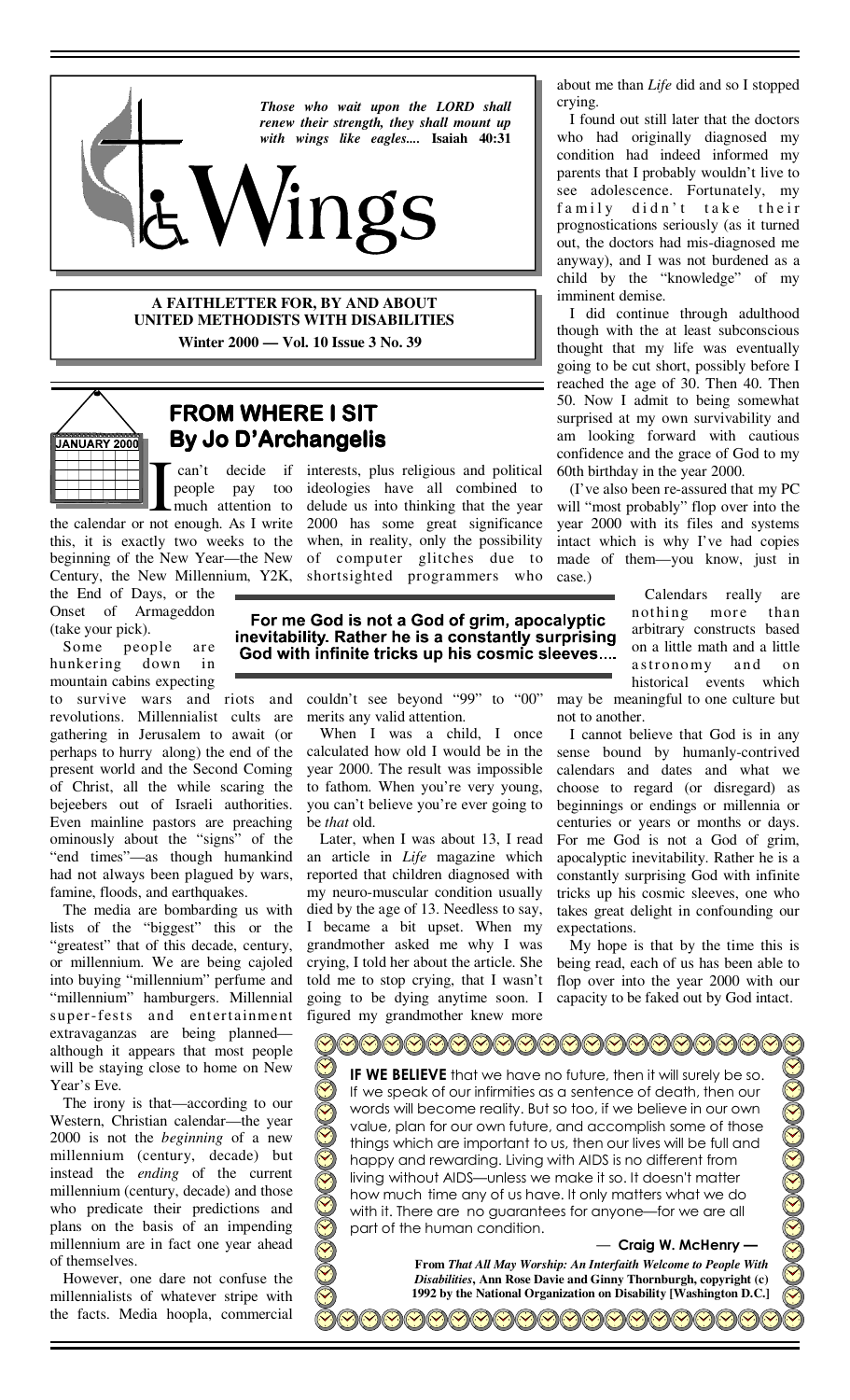

**W**e meet on life's path. "I am so sorry," you say. I always know and still I always ask, "Why greet me so?" "I am so sad for you because You have no arms."

**T**hen I am glad for you That you have hands and arms, That knobs turn easily and Keys work in their locks, That so little separates like and want From reach and take and hold.

Push and pull are both alike for you. You can hold people at arm's length;

No one need touch you or draw close.

**F**'or me, nothing is So easy as to be thoughtless. I know not every door Is worth the opening. I have learned to persevere At the lock I need to loose. Taking something up Means letting something go, And I value what I need So much more than what I want.

**L**ife daily challenges me. I treasure and nourish

God's priceless gifts—



Courage, creativity and patience Dedication and laughter Faith Love.

Unable to deny my need for others,

I must be open to be helped, To be touched, even to be hurt, To trust in him who is The ground of all our trust.

**S**ome with a good arm might Curse the stub and crippled hand That mean so much to me. So do many in their plenty Miss the abounding grace of life, Mistaking blessings for afflictions, Rejecting what is different And denying the value Of small things and brokenness.

## **W**e meet on life's path.

You go your way; As God leads I must go mine. I have no wish to trade with you. If you would not pity me I could open doors for you Toward a richer life. I am so sorry You are sad I have no arms, And I don't know how To reach out to you.

**Mariposa: August, 1995**



**Founder/Editor Computer Layout/Graphic Design**  Jo D'Archangelis

**Wings Needs The Following From You**  Ideas and suggestions for articles

- Original stories, poetry, cartoons Personal essays and anecdotes Appropriate items from another source The name and address of someone dying to be
- on our mailing list A change-of-address notice if you move and want to continue receiving *Wings*

**Send All Correspondence To**  Jo D'Archangelis, Editor, Wings

**Editor's Mailing Address**  592 West Ammunition Road, Apt. 1 Fallbrook, CA 92028-3191

**Editor's Telephone/Fax**  [760] 723-2668 (please call before faxing)

**Editor's E-Mail Address** JODARLIS@aol.com

 A non-official, non-profit quarterly newsletter published for, by and about United Methodist adults with disabling conditions

#### **Wings Website**





| <b>Basic Angel</b>           | \$6-\$14      |
|------------------------------|---------------|
| <b>Major Angel</b>           | \$15-\$24     |
| <b>Super Angel</b>           | \$25-\$49     |
| Mega Angel                   | \$50-\$99     |
| <b>Totally Awesome Angel</b> | \$100 Or More |

**Church Address**  Fallbrook United Methodist Church 1844 Winterhaven Road Fallbrook, CA 92028

**Church Telephone Church Fax**<br>[760] 728-1472 [760] 728-74

[760] 728-1472 [760] 728-7433

*(Donations are tax-deductible to the extent allowed by law.)*

## **WINDOW OF WHOLENESS: FRANK JONES By Howard Clinebell**

is name was Frank Jones. His body had been grotesquely deformed by rheumatoid arthritis during his boyhood. In his midyears, when I knew him, he had to be lifted into the wheelchair where he spent most of his waking hours. Because of the arthritis, he could open his mouth only enough to get a graham cracker between his teeth. Yet, in spite of his terrible physical disability, Frank was one of the most whole individuals I have ever known! His life-affirming attitudes, spiritual aliveness, and loving relationships with others were incredibly healing.

 When we first met, my response to Frank's terribly deformed body was repugnance. But as I grew to know him as a person, this initial response was replaced by respect and affection for a person of great caring and spiritual depth. When I felt discouraged about myself and my work, as a struggling young adult, I often went to see Frank. His clear perspectives and very gentle confrontations brought healing to me.

 When I was about to leave that community, I went to tell him my sad good-bye. I arrived at his home to find him holding a much-used book in his misshapen hands, ready to give it to me. It was a modern translation of the New Testament. I told him that, though I deeply appreciated his wanting me to have it, I couldn't accept what obviously was one of his favorite books. He insisted that I take it as a small token of his thanks for our friendship and all that I had given him. Seldom in my life have I been so deeply moved as when Frank handed me his precious gift. That battered book from a remarkable friend is one of the most cherished gifts I have ever received.

 As I think of Frank I'm aware that he used his miserable physical brokenness as an opportunity for developing spiritual depth and interpersonal, loving wholeness. His body was terribly crippled but his mind and spirit were incredibly whole. Frank was a "wounded healer," a wonderful channel for the healing love of the divine Spirit, for me and countless others. By who he was, Frank helped me learn that wholeness is not the absence of brokenness in your body but what you choose to do with it.

**From** *Well Being***, copyright ©1992 by Howard Clinebell [Harper: San Francisco]**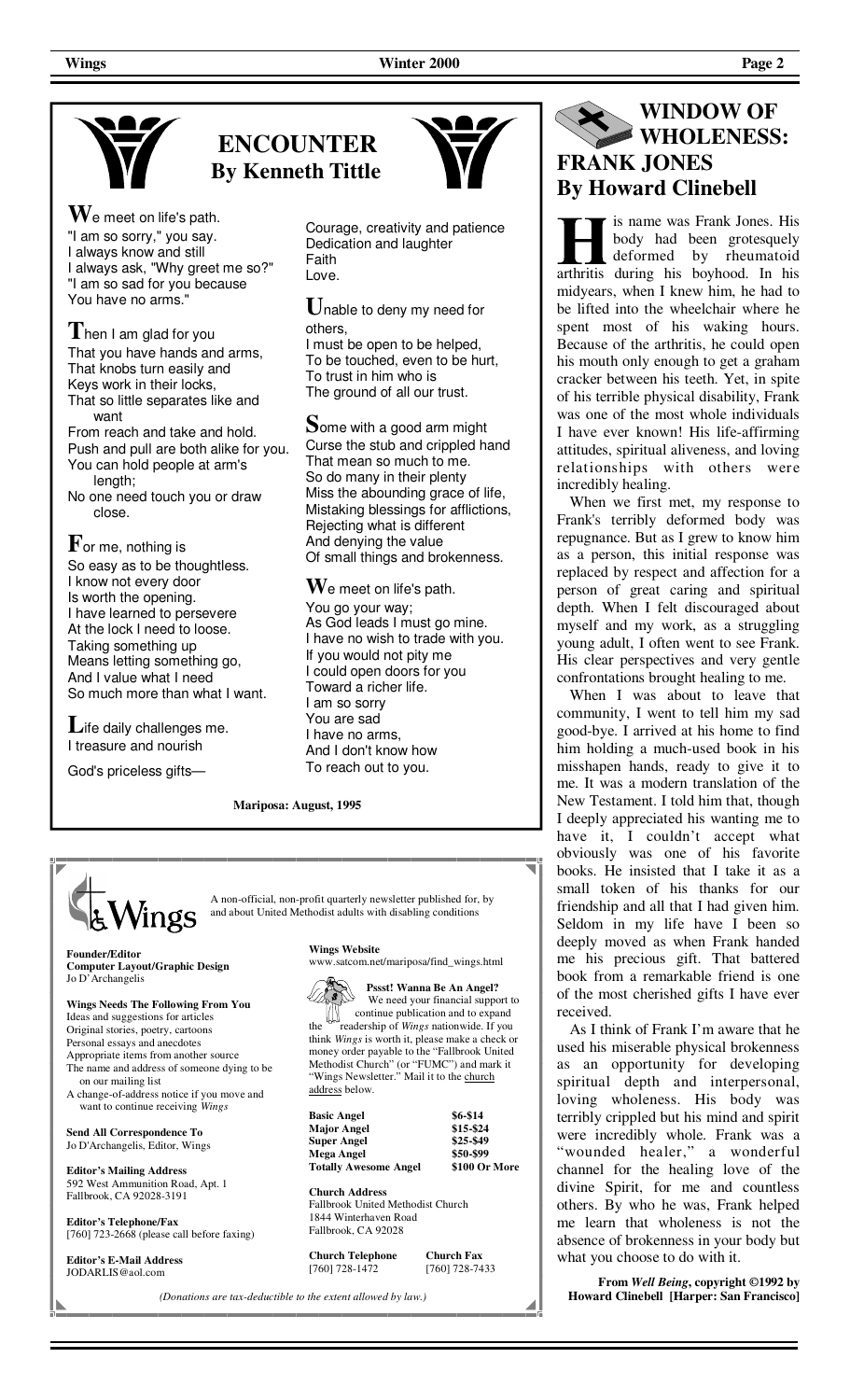**Wings** Page 3

# OVER 1,000,000<br>HEALINGS<br>SERVED DAILY

# **"DON'T YOU WANT TO BE HEALED?" By Nancy Groth Blasdel**

*The following is abridged and adapted from a lay sermon delivered on Lay Witness Sunday, October 18, 1998, at Foundry United Methodist Church, Washington D.C.* 

man accosted me not so long ago at McDonald's. "Don't you want to be healed?" he asked, or rather demanded. I have this shtick down pretty well as I have a lifelong physical disability, cerebral palsy, probably the result of oxygen deprivation in utero or during birth.

 Encounters like this in whatever form are shorthand for an entire life's

journey of faith. Depending on your viewpoint, the shorthand represents either the assumption of the speaker

through our displaying faith without being perfect that God's grace, his true work, is revealed.

that faith is missing or unfulfilled or of the listener that faith is misunderstood or misrepresented in action or result.

 I, of course, have snappy comebacks for conversations of this sort: "Don't I look like God's image to you?" conveys that I do have a faith journey and that I claim God's image as his Beloved. "I am healed already—this is what it looks like" tends to confuse rather than theologically challenge but seems appropriate when the wellmeaners tell me that God wants me to be healed and that what I need is faith, presumably the "right" faith like theirs.

 For most of my life these confrontations were damaging as well as offensive. I did not experience healing or God's love. On the contrary, I was driven away from organized religion and from people claiming to represent God's faith without accepting me as God's child the way I was.

The Bible was the most fundamental—pun intendedstumbling block. Other than the Nativity story, all I had ever noticed about the New Testament was that the miracles in the Gospels seemed to revolve around the literal physical healing of disabilities and the only message I got was that "fixing" was a necessary prerequisite for salvation. Many of the same stories equated the presence of disabilities with evidence of sin.

 Like many other people with disabilities, I have had to grow in my understanding of Scripture in order to claim an image of God that is consistent with the diversity of human physical bodies, a spectrum of which I know I am a "normal" part. Human bodies as designed by the Creator are

inherently fragile earthen vessels, so imposing any one image of human physical perfection as the "normal" standard is human arrogance.

 As with other social justice issues such as slavery and sexual orientation where Scripture has been used and misused, I prefer to check out what Jesus actually said before the interpreters and scholars got into the

> middle of it. In John  $9.1-3$

 *As he walked along, he saw a man blind from birth His disciples asked* 

*him, "Rabbi, who sinned, this man or his parents, that he was born blind?" Jesus answered, "Neither this man nor his parents sinned; he was born blind so that God's works might be revealed in him."* 

 This is a fairly provocative point: that our weaknesses and humanness are opportunities for God's works to be revealed and not necessarily by meeting some humanly derived

standard of healing or normality. Indeed, I believe that it is through our displaying faith without being perfect that God's grace, his true work, is revealed.

 I thought that John went on to ruin a perfectly good point by reporting that Jesus gave the man his sight. However, the story goes on to depict an argument between Jesus and the Pharisees who complain about healing on the Sabbath and argue that the man wasn't really blind anyway. Jesus uses the opportunity to take the skeptics and self-righteous straight on [vv. 39-41]:

 *Jesus said, "I came into the world for judgment so that those who do not see may see, and those who do see may become blind." Some of the Pharisees near him heard this and said to him, "Surely we are not blind, are we?" Jesus said to them, "If you were blind, you would not have sin. But now you say, 'We see,' your sin remains."* 

In other words, the real disability is the arrogance that scorns repentance, not physical limitation.

 There are other empowering images of disability in the New Testament. I was pleased to learn that St. Paul was apparently a Person With a Disability, with scholars variously attributing his described symptoms to eye trouble, migraine headaches, or depression. I am struck by several passages, but

*(HEALED continued on page 4)* 

⋇ 

## **THE HOLY DAYS OF THE RELIGIOUS YEAR: SIGNS OF LIBERATION AND ACCESS**

**T**he festivals of the religious year show forth new meanings for access and liberation:

In the glory of Easter--the stone rolled away--we see barriers removed. In the wonder of Pentecost the message is heard, understood and seen by all.

In the liberating act of Passover the message is:

"Let My People Go!" and the parting of the Red Sea.

In the joy of Advent God embodies divinity in human form.

**Y**et for many persons today—blind or deaf or retarded or in wheelchairs Or otherwise disabled and handicapped—the barriers still remain; The stone is still in place;

- The waters are not parted;
- The way is not opened;

The words cannot be heard;

The flame of the Spirit's tongues cannot be seen,

The message not understood.

**P**roclaiming the message in all languages for today means:

Using Braille or larger print for persons with vision-impairments; Signing, captioning, or special sound systems for the deaf and persons with hearing-impairments;

Image, color and drama for individuals who are retarded;

Architectural access for those who are aging or have mobility limitations.

**L**et the stone be rolled away!

Let the glorious message be proclaimed truly, in all languages, So all may hear and understand!

**— Harold Wilke —** 

\*\*\*

**Adapted from the newsletter of the Healing Community/Caring Congregation** 

Indeed, I believe that it is